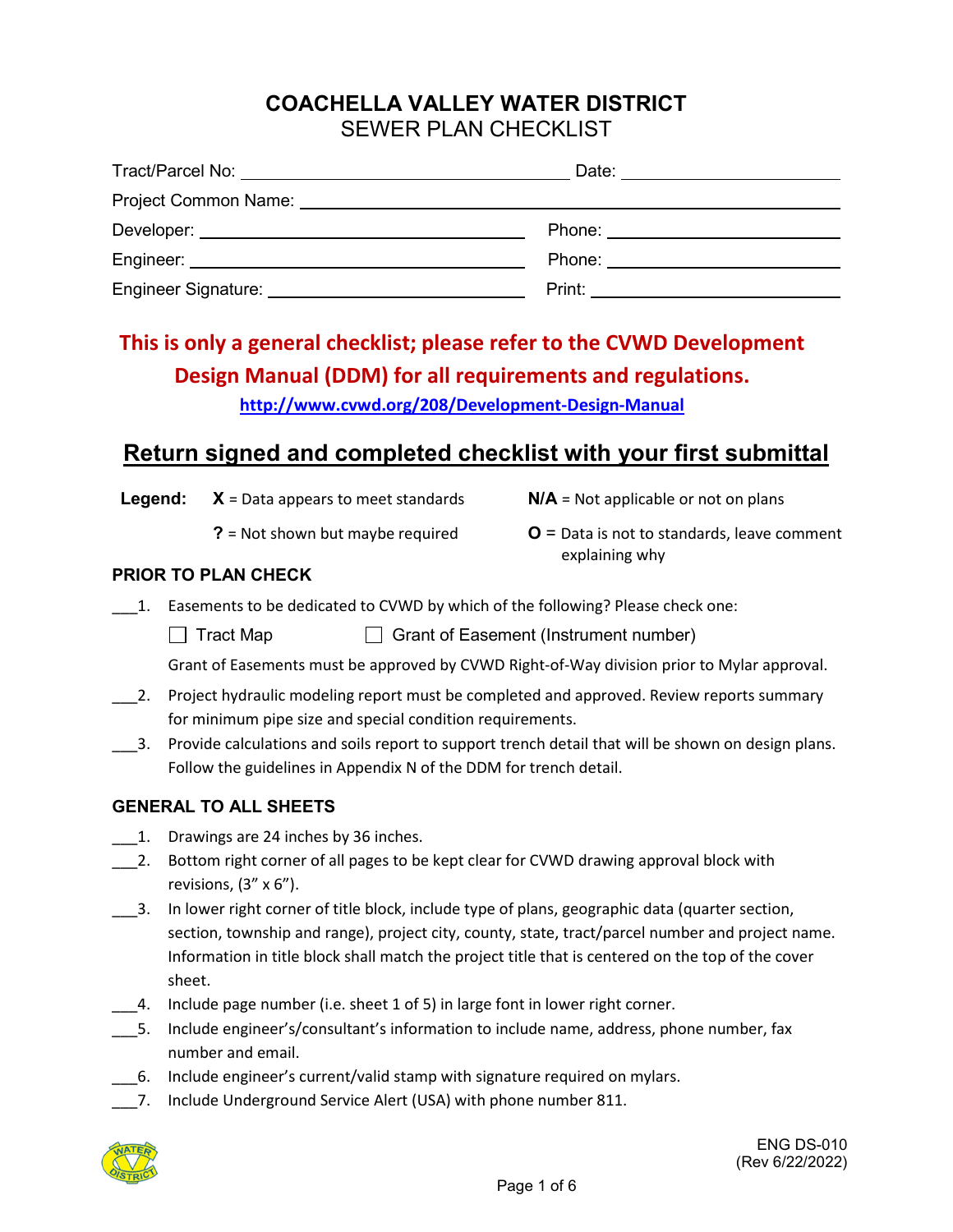- 8. Include benchmark elevation of monument and location.
- \_\_\_9. Include basis of bearings.
- \_\_\_10. Include elevation conversion note (if applicable) "TO CONVERT TO NATIONAL GEODETIC VERTICAL DATUM OF 1929, SUBTRACT 500 FROM ALL ELEVATIONS SHOWN ON THESE PLANS."
- \_\_\_11. Include a note on drawings stating: "NO permanent structures within CVWD and/or USBR easements. CVWD will not be responsible for damage or replacement of any surface improvements, including but not limited to, decorative concrete, landscaping, curb, gutter, sidewalks, planters, gates and related improvements installed within CVWD and/or USBR easements."
- \_\_\_12. Include north arrow on all plan views. North arrow should point to the right.
- 13. Include bar scale to match plan scale.
- 14. Call out all streets in project as either public or private.
- \_\_\_15. Include CVWD Easement Reference Table or Data block with all CVWD and/or USBR easements listed. If easements are dedicated per separate document, include the instrument/document number and recorded date. If easements are dedicated per tract/parcel map, include the map book and page(s). List the easement facility type(s) (ex. domestic water, sanitation, irrigation, etc.) Show easement callouts in street cross sections and plan views. See Easement Example Drawings in Appendix E of the DDM for table and callout examples.
- 16. For 10 foot Public Utility Easements (PUE) that are dedicated to the public and CVWD, label as "10' PUE/CVWD Easement" and list in CVWD Easement Reference Table. See Easement Example Drawings in Appendix E of the DDM for table and callout examples.
- \_\_\_17. For public streets, call out Public R/W and CVWD and/or USBR easements (if applicable). See Easement Example Drawings in Appendix E of the DDM for table and callout examples.
- \_\_\_18. Sanitation easements shall be a minimum of 20 feet wide. Domestic water and sanitation easements shall be a minimum of 32 feet wide. No permanent structures, trees or shrubs are allowed within CVWD easements.
- \_\_\_19. If sewer pipeline is more than 10 feet deep, the width of easement shall be the equivalent of two times the depth of pipe. If walls are on both sides of sewer pipeline, the width of the easement shall be triple the depth of the pipe for a larger easement.
- 20. All appurtenances must be within CVWD easements.

Comments:

#### **COVER/TITLE SHEET**

- $\Box$  1. Center the project title on top of cover page in large font listing: type of plans, geographic data (quarter section, section, township and range), project city, county, state, tract/parcel number and project name. Project title shall match the information in title block.
- 2. Provide space for General Sanitary Sewer Notes and CVWD signature block, 8 % inches clear down the right side.

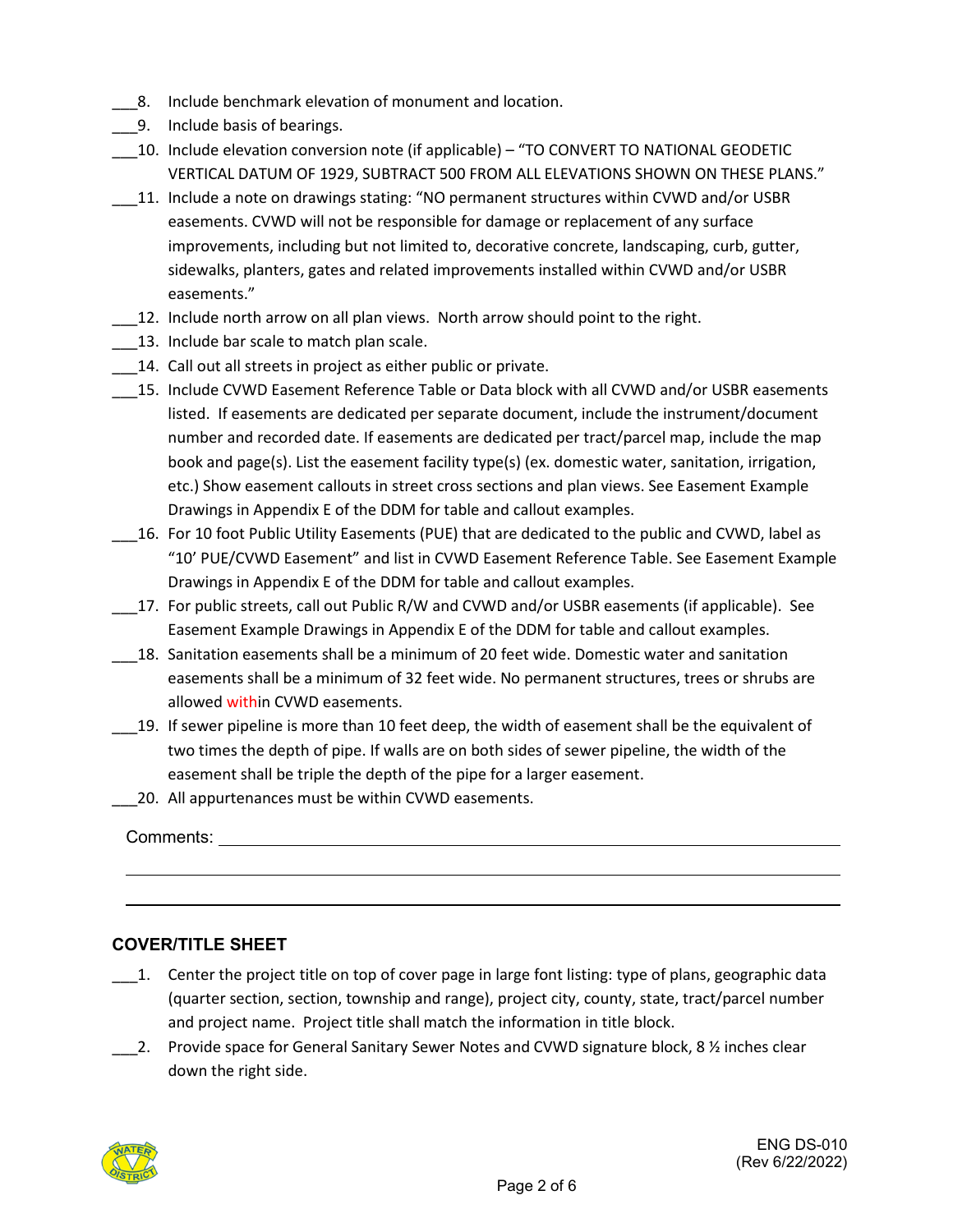- \_\_\_3. Include a vicinity map in the top left corner, showing the general area with cross streets labeled. Scale between 1 inch = 1,000 or 1 inch = 5,000 feet. Not to Scale (NTS) is also acceptable as long as it is listed. Map needs to show section lines and section numbers on all sides and adjacent tract numbers.
- \_\_\_4. Include an index map showing the overall project including all existing and proposed domestic water, sewer, irrigation and drainage systems with materials and sizes including above ground appurtenances, section numbers and APNs. Bar scale shall be between 1 inch = 200 feet through 1 inch = 500 feet. TOPO elevation lines are not permitted on drawings. Clearly label all streets in and adjacent to project.
- 5. List project APN(s).
- \_\_\_6. List sheet index in tabular form.
- 7. List abbreviations used on drawing in tabular form.
- \_\_\_8. Include symbol legend showing manholes, clean-outs, and all wet and dry utilities with appurtenances.
- \_\_\_9. Include owners/developer's information including: name, address, phone number, FAX number, contact person and email.
- \_\_\_10. List utility contacts in tabular form.
- \_\_\_11. List existing reference drawings in tabular form.
- \_\_\_12. List quantities of materials with construction notes for the entire project. List items as "Furnish and install."
- \_\_\_13. Include a typical street cross section showing all existing and proposed domestic water mains, sewer mains, irrigation mains and drainage systems for each street with depths and separation. Show curbs, sidewalks, walls, catch basins, all dry utilities / PUE, easements and right-of-ways. Call out streets as public or private.
- \_\_\_14. Include the trench detail(s). Follow guidelines in Appendix N of the DDM for trench detail requirements. Provide calculations and soils report to support trench detail.
- \_\_\_15. Space for Special Construction Notes to contractor is permissible. Plans must be exclusive for CVWD approval only for signatures.
- \_\_\_16. Include manhole legend with all manholes and cleanouts listed, including existing. Include the manhole/cleanout number, stationing, rim elevation, all (IN) and (OUT) invert (INV) elevations, direction of line, and depth. Match all information to plans and profiles. See example legend below.

| (EXAMPLE) MANHOLE LEGEND |                              |                 |                  |                  |           |                  |              |
|--------------------------|------------------------------|-----------------|------------------|------------------|-----------|------------------|--------------|
| No.                      | <b>STA</b>                   | <b>RIM ELEV</b> | INV (IN)         | <b>DIRECTION</b> | INV (OUT) | <b>DIRECTION</b> | <b>DEPTH</b> |
| EX MH<br>34              | $(24+05.00)$<br>$= 10+00.00$ | 487.22          | 477.58           | S                | 477.48    | N                | 9.74'        |
| MH <sub>1</sub>          | 11+20.00                     | 483.69          | 475.79           | <b>SE</b>        | 475.69    | N                | 8.00'        |
| MH <sub>2</sub>          | 13+31.46<br>$= 10+00.00$     | 483.25          | 471.97<br>472.07 | w<br>S           | 471.87    | E                | 11.38'       |
| CO <sub>1</sub>          | 14+65.24                     | 484.53          |                  |                  | 477.53    | <b>NE</b>        | 7.00'        |

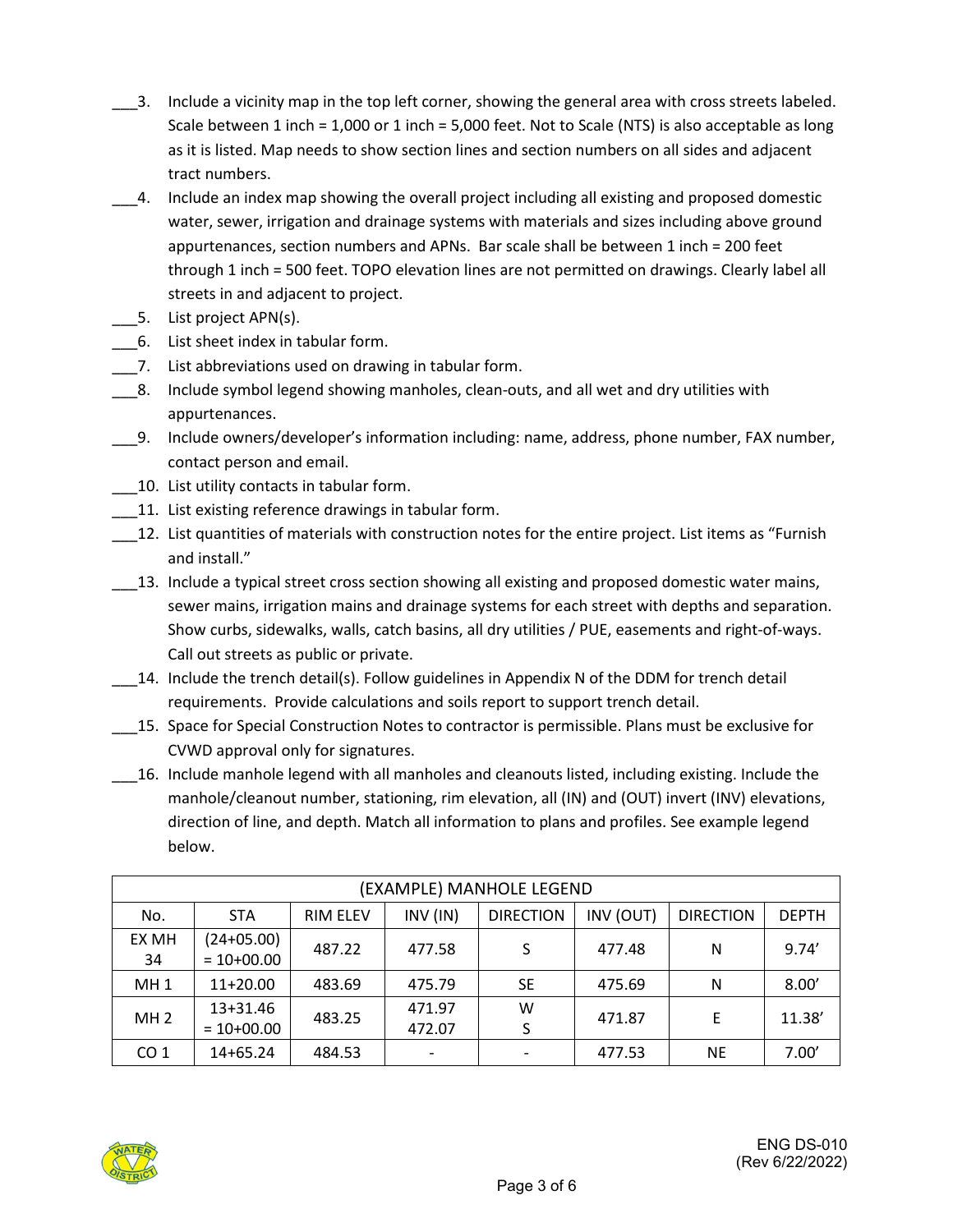#### **PLANS – PLAN VIEW**

- 1. Scale 1 inch = 20 feet or 1 inch = 40 feet (preferred).
- \_\_\_2. Call out all existing and proposed sewer laterals, sewer/drainage manholes, water services, valves, fire hydrants, air/vac units, detector checks, storm drain/catch basins, irrigation baffles, irrigation standpipes, division boxes and irrigation meters and their respective sizes with drawing number reference. Call out all existing wet and dry utilities in general area, especially IID/SCE lines. Also any dry utilities that will encroach on a CVWD easement area.
- \_\_\_3. Must show existing CVWD sewer stationing, elevation and drawing number to verify connection.
- \_\_\_4. New stationing should start at STA 10+00. Call out 100 foot stationing along new pipeline from the low point and increase uphill. Sewer main is installed following stationing and pipe is always installed uphill.
- \_\_\_5. All pipeline appurtenances including but not limited to manholes, cleanouts, and services are to be stationed and labeled with size. Match the manhole and cleanout STA to profiles and Manhole Legend on cover.
- \_\_\_6. Call out street names or line references.
- \_\_\_7. Sewer pipelines shall not be installed under or across any parking stalls. All sewer pipelines shall be installed within roadways or drive aisles.
- \_\_\_8. Typical depth of a residential sewer is 7.0 feet. Sewers under 6 feet or over 10 feet deep– verify with Sanitation Engineering staff.
- \_\_\_9. Manholes are not to exceed 400 feet spacing. Sewer pipelines that are 24 inches or smaller shall have manholes that are a minimum of 48 inches in diameter. Sewer pipelines that are 27 inches or larger shall have manholes that are a minimum of 60 inches in diameter. Refer to Section 6.6, table 6.8 "Manhole Minimum Diameter" for additional information.
- \_\_\_10. Include pipeline tangent data in data table and label lines on plan. Pipeline tangent data to include bearing, length, material and size.
- \_\_\_11. All pipelines shall be 8, 10, 12, 15 and 18 inches in diameter. Please refer to Appendix "N" of the DDM for CVWD approved pipeline materials.
- 12. No sewer pipe smaller than 8 inches in diameter shall be permitted except for laterals and cleanouts.
- \_\_\_13. If pipeline continues on separate sheet, call out match line with stationing and INV elevation on both sheets listing the corresponding sheet number.
- 14. Call out edge of pavement, curb and gutter, sidewalks and walls.
- \_\_\_15. Call out centerline of road versus the section line. Show dimensions off the centerline to all wet and dry utilities, curbs, easements and right-of-ways.
- \_\_\_16. Call out location of existing and proposed structures, trees, retention basins, islands, guardhouses and decorative concrete, etc., in the general area.
- \_\_\_17. Call out steel sleeve encasements for sewer pipeline crossing under walls or medians per CVWD detail drawings S-47A and S-47B.

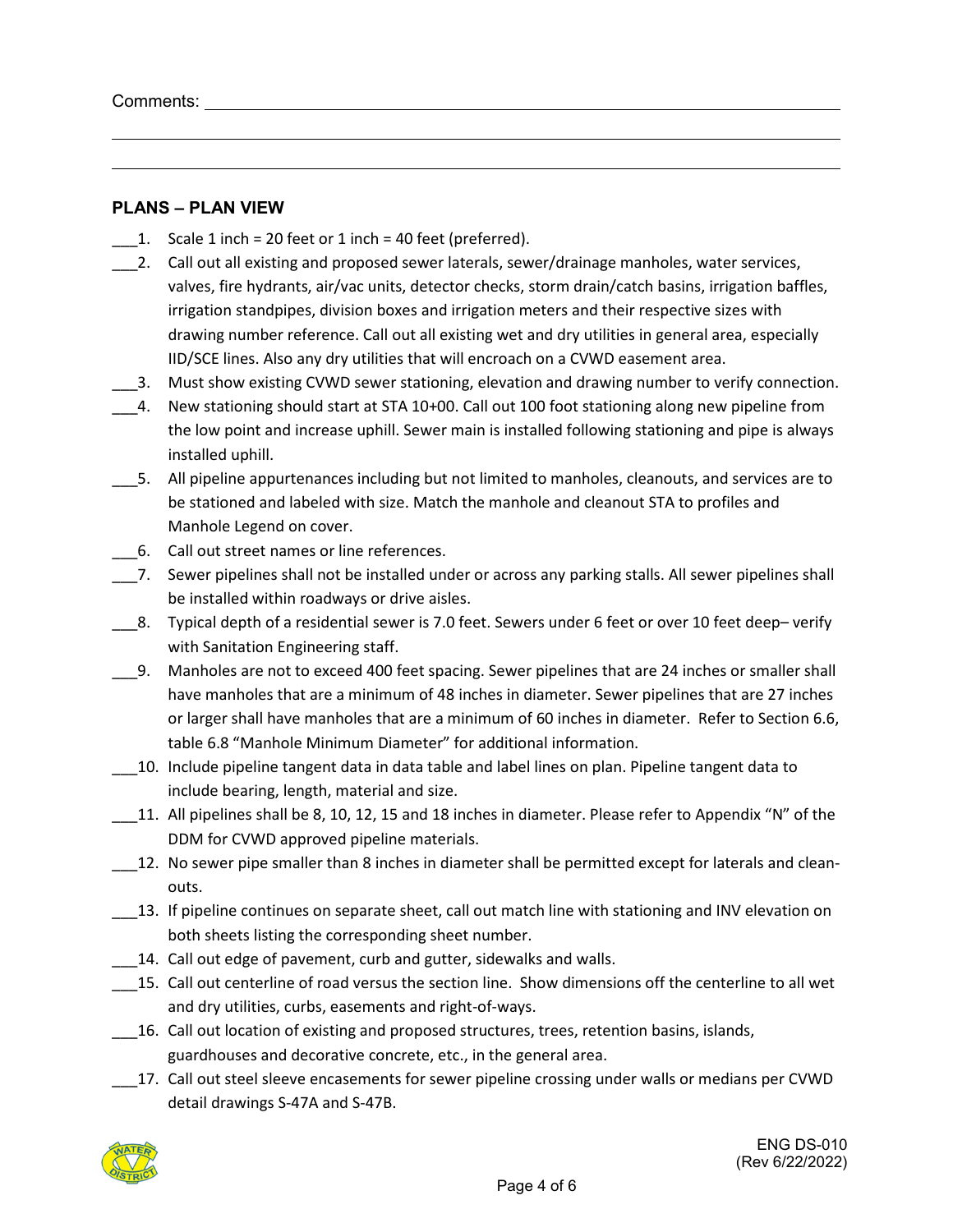- 18. Call out structural encasements for crossing of water, irrigation or storm drain mainlines per CVWD detail drawings S-47A and S-47-B if sewer mainline is less than 3 feet above or 1 foot below in separation.
- 19. The minimum separation between a sewer main and curb and gutter or edge of paving shall be a minimum of 7 feet.
- \_\_\_20. Minimum separation between a sewer pipeline and domestic water pipelines is 10 feet measured from outside to outside.
- \_\_\_21. Call out all sewer laterals with size and stationing. Four-inch diameter sewer laterals are installed for single dwelling units and 6-inch diameter sewer laterals with 6-inch clean-outs are installed for all others (i.e. commercial buildings) at property lines. Suites in buildings with the same owner can have just one sewer lateral, but restaurants need to have their own sewer lateral.
- \_\_\_22. Call out lot lines and lot numbers. Show driveways or entrance ways if known. Sewer laterals and domestic water service lines/meters are not allowed in the driveways.
- 23. Four-inch diameter sewer laterals may be installed into manholes at cul-de-sacs only when absolutely necessary.
- \_\_\_24. Minimum distance between a sewer lateral from the centerline of a manhole shall be 6 feet.
- \_\_\_25. Minimum distance between sewer laterals installed in opposite directions shall be 2 feet.
- \_\_\_26. Minimum distance between sewer laterals installed in the same direction shall be 4 feet.
- \_\_\_27. Minimum separation between a domestic water service line and sewer lateral or sewer manhole is 10 feet measured from the outside of the manhole.
- \_\_\_28. Minimum separation between a sewer pipeline or a sewer lateral and a domestic water well site shall be 50 feet, measure from the center of the well site.
- \_\_\_29. Minimum separation between a sewer manhole or a sewer pump station and a domestic water well site shall be 100 feet, measure from the center of the well site.
- \_\_\_30. See Section 6.5, table 6.6 for additional separation requirments.
- \_\_\_31. Cleanouts may be installed at the end of a sewer if the distance from a manhole is less than 200 feet.
- \_\_\_32. Cleanouts are not allowed under parking spaces, they must be located in a planter area or in a clear area of the drive aisle.
- \_\_\_33. Biobarrier root control and bolt down manhole lids are required in unimproved areas.
- \_\_\_34. Call out a separate detail for special construction (i.e. existing manhole connections, storm drain/catch basin crossing, siphons, pipeline crossings and utility crossings) not shown on profile view showing depths and separation.
- \_\_\_35. Verify sewer ends for future tie-ins with Sanitation Engineering staff.
- \_\_\_36. All lift stations or force main plans should go directly to the Sanitation Engineering Manager.
- \_\_\_37. Minimum radius for curves shall be as follows: (no vertical curves)

#### Sewer Diameter (Inches) Radius (Feet)

| 1. 8-10 100.00 min |
|--------------------|
|                    |

2. 12-24 145.00 min 3. 27-36 190.00 min 4. 39-42 290.00 min